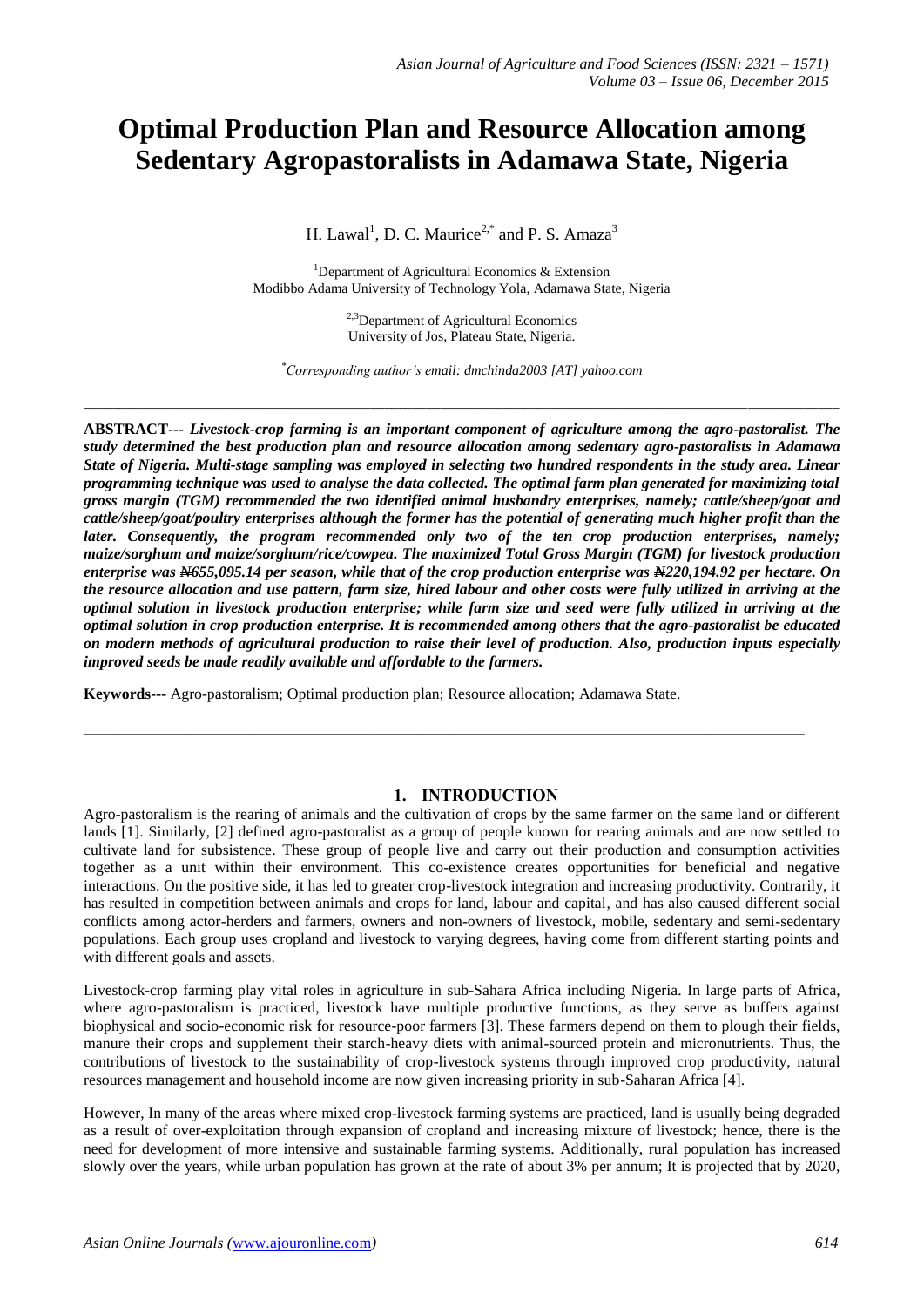human population in West Africa will reach about 370 million, of which 42% will live in rural areas and about 35% will be engaged in Agriculture [5,6].

Also, climatic changes in the savannah vegetation belt have caused major changes in the pattern of livestock ownership and agricultural production. An increasing proportion of the stock is now owned by crop farmers, who invest their surplus revenue from crop sales in animal production when crop prices are higher. They also take advantage of low livestock prices during drought to acquire animals from poor farmers or pastoralists. Although the process has fostered crop-livestock integration into mixed farming, it has also created problems for pastoralists. The result has been an increase in demand for cereals such as sorghum and millet (which also produce residues for livestock), and a much increased urban demand for livestock products such as meat and milk. Consequently, grazing land has also continued to diminish due to urbanization. Where there is less grazing land, farmers need to make better use of crop residues on their farms, through livestock-crop farming systems.

The nomadic agro-pastoralists are now becoming sedentary agro-pastoralist; who produce crop and raise cattle principally by grazing natural pastures, with milk sales as the source of regular income. Their herd size tends to decline with period of settlement, and more involvement in crop farming. This situation calls for efficient and optimal use of meager productive resources available to them. Resource allocation according to [7] refers to technical concept of efficiency, which brings about great product to the society from given resources.

Agro-pastoralist households are assumed to meet their food need primarily from their own production and little if any from food purchase. Efficient allocation of resources through an optimal crop-livestock combination is usually among the multiple goals of the agro-pastoralists and this has not been fully achieved in small holder farm economy in sub-Saharan Africa [8]. [9] submitted that farmers may be seen as efficient under the family food survival strategy, they are however, inefficient under profit maximization objective as they produce sub-optimal mixtures of enterprise, allocate farm resources inefficiently, and over-utilize their land resources. Farmers' efficiency in resource allocation is reflected not only in the returns, but also in the sustainability of the production systems [10]. Presently, there is no empirical study on the optimal production plan and resource allocation among the agro-pastoralists in the study area to take advantage of the growing urban markets for crops and livestock products. Modelling of crop and livestock enterprises has remained at subsistence level and its applicability impaired by problems of calibration and lack of data. However, there is the need for a paradigm shift considering their importance in smallholder farming systems.

## **Conceptual Framework and Empirical Review**

A linear programming (LP) is a widely used mathematical technique designed to assist managers in decision making and resource allocation. It is the simplest and the most common mathematical programming model and it involves the optimization of a linear function of one or more variables subject to one or more linear constraints. The model is useful in situations where the objective is to efficiently allocate scarce resources among competing activities [11].

The linear programming problem is an allocation problem which arises when the objective function to be optimized is known, alternative (but not equally efficient) courses of action or plans are available and resources for attaining the objective are limited. Allocation problems are generally concerned with the utilization of limited resources to best advantage [12]. If there were no resource constraints, the farmer perhaps could allocate resources without optimizing, or optimize without considering the allocation implication but not both [11]. Greater emphasis upon efficient utilization of the existing resources and combination of enterprises in an optimal manner is of paramount importance.

[13] used the linear programming and food security index to determine the optimal farm plan and food security situation among agro-pastoralist households in Giwa area of Kaduna State, Nigeria. The result revealed that the optimal farm plan that ensures food security among agro-pastoralist households recommended that an average household should devote 0.35 ha to the production of maize/sorghum and 2.60 ha to the production of maize/cowpea. Three resource constraints were used, namely; land, labour and capital. Of these only land was efficiently used in arriving at the optimal solution.

[14] determined the optimal farm plan in food crops and livestock enterprises in Aba Agricultural Zone of Abia State, Nigeria using the linear programming approach. The LP maximization model recommended that for optimum gross margin of  $\text{\#374,850.00}$  which is about 61.35% of the existing gross, an average farmer should devote 0.31 hectares to cassava/maize/yam/mucuna, while 0.14 of 500 birds of broiler 1 raised usually between January-May and 0.11 of 1,000 fish of 2 done between July-December and 0.07 of 15 pigs are produced.

## **2. METHODOLOGY**

Adamawa State is located in the North-eastern part of Nigeria between Latitudes  $8^\circ$ N and  $11^\circ$ N of the equator and Longitudes  $11.5^{\circ}E$  and  $13.5^{\circ}E$  of the Greenwich Meridian (Fig.1). The state is bordered to the east by the republic of Cameroun; while Taraba, Borno and Gombe states share border with the state to the south-west, north and north-west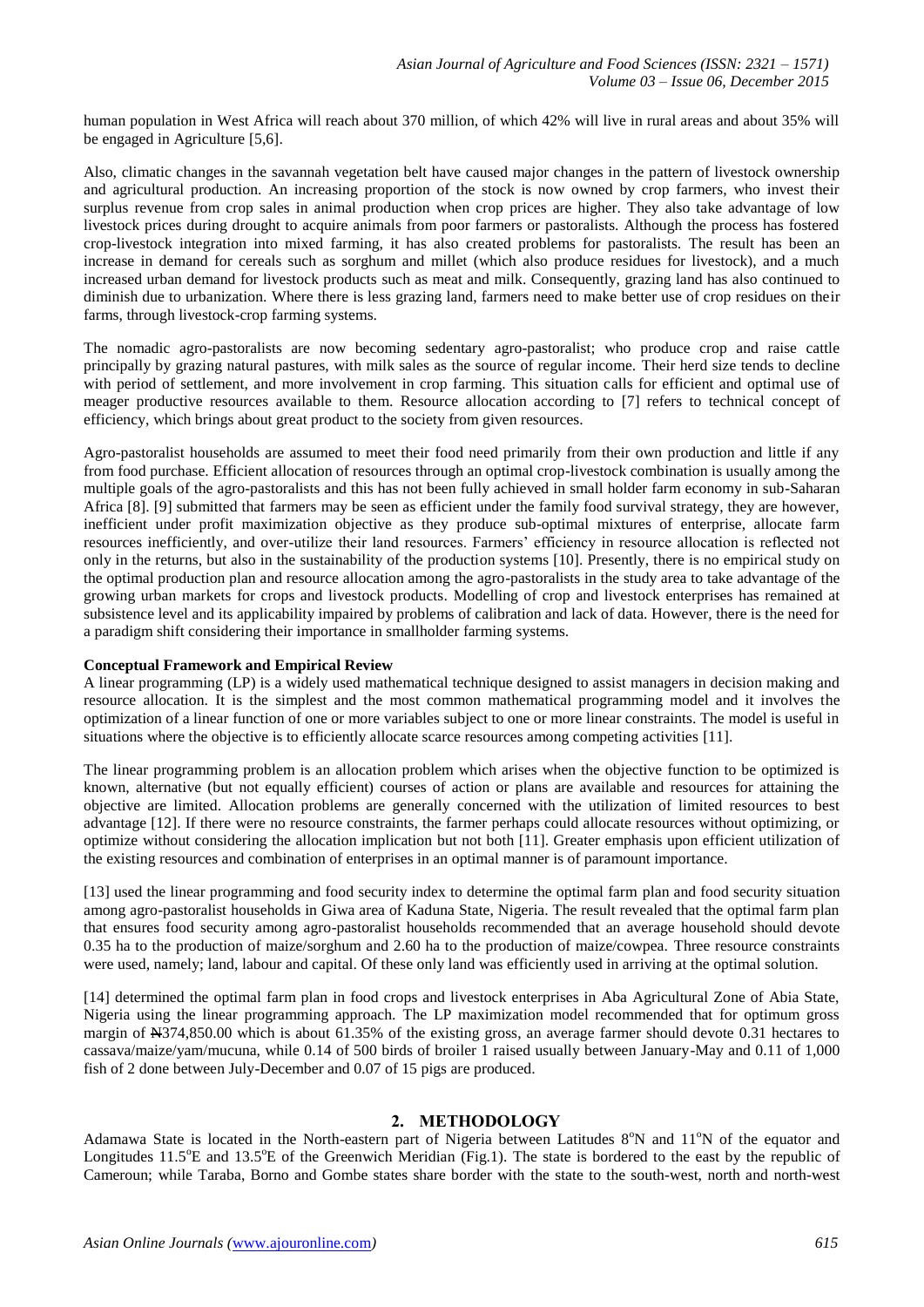respectively. The population of the State is 3.71million at a projected rate of 3.2% from the 2006 census [15]. The total land area of the State is approximately  $38,741 \text{km}^2$ , with about 22,604 km<sup>2</sup> being arable [16].

The climate of the state is characterized by distinct dry to rainy season which is typical of tropical climate. The dry season starts in November and ends in April, while the rainy season is between April and October. August and September are usually the wettest months with rainfall ranging from 700mm to 1600mm. The maximum temperature in the state can reach  $46^{\circ}$ C particularly in April, while minimum temperature can be as low as  $18^{\circ}$ C between December and January. Relative humidity is as low as 25% in March to as high as 80% in August [16].

The soils of the State are classified as ferruginous tropical, and generally have marked differentiation of horizons and abundance of free iron oxides usually deposited as red and yellow mottles of concretion. These soils include luvisols, legosols, combisols, verbisols, lithosols among others [17]. The major vegetation formations in the state are Southern Guinea Savannah, Northern Guinea Savannah and the Sudan Savannah. Within each formation is an interspersion of thickest tree savannah, open grass savannah and fringing forests in the river-valley. Majority of the inhabitants are farmers, cultivating different variety of crops and rearing of animals. The major crops of economic importance in the state include maize, millet, sorghum, rice, yam, cowpea and groundnut. Animals such as cattle, sheep and goats are the predominant livestock produced. The farming system in the area extends from mono-cropping to mixed farming.



Coordinates  $9^{\circ}20'$ N 12 $^{\circ}30'E$ 

## **Fig 1. Location of Adamawa State in Nigeria**

## **Sampling Technique**

Multi-stage sampling technique was employed in the selection of respondents for the study. The State is divided into 21 Local Government Areas and four administrative zones under the Agricultural Development Programme (ADP) namely; Mubi, Gombi, Mayo-Belwa and Guyuk zones. First stage sampling involved the random selection of one Local Government Area (LGA) from each of the four ADP administrative zones, making a total of four LGA. In the second stage, five (5) villages were also randomly selected from each of the four selected LGAs, making a total of 20 villages. Finally, purposive sampling was used in selecting 200 agro-pastoralists from the sampled villages in proportion to the size of the villages due to their relative high concentration.

## **Data Analysis**

Linear programming was used to determine the optimum production level of resource allocation of the sedentary agropastoralists. It involves determining the enterprise combination that maximizes the Total Gross Margin (TGM) subject to production constraints associated with the available resources. The model equation as used by [18] is presented as:

*Max*  $Z = \sum a_i X_i$ 

----------------------------------------------- (1)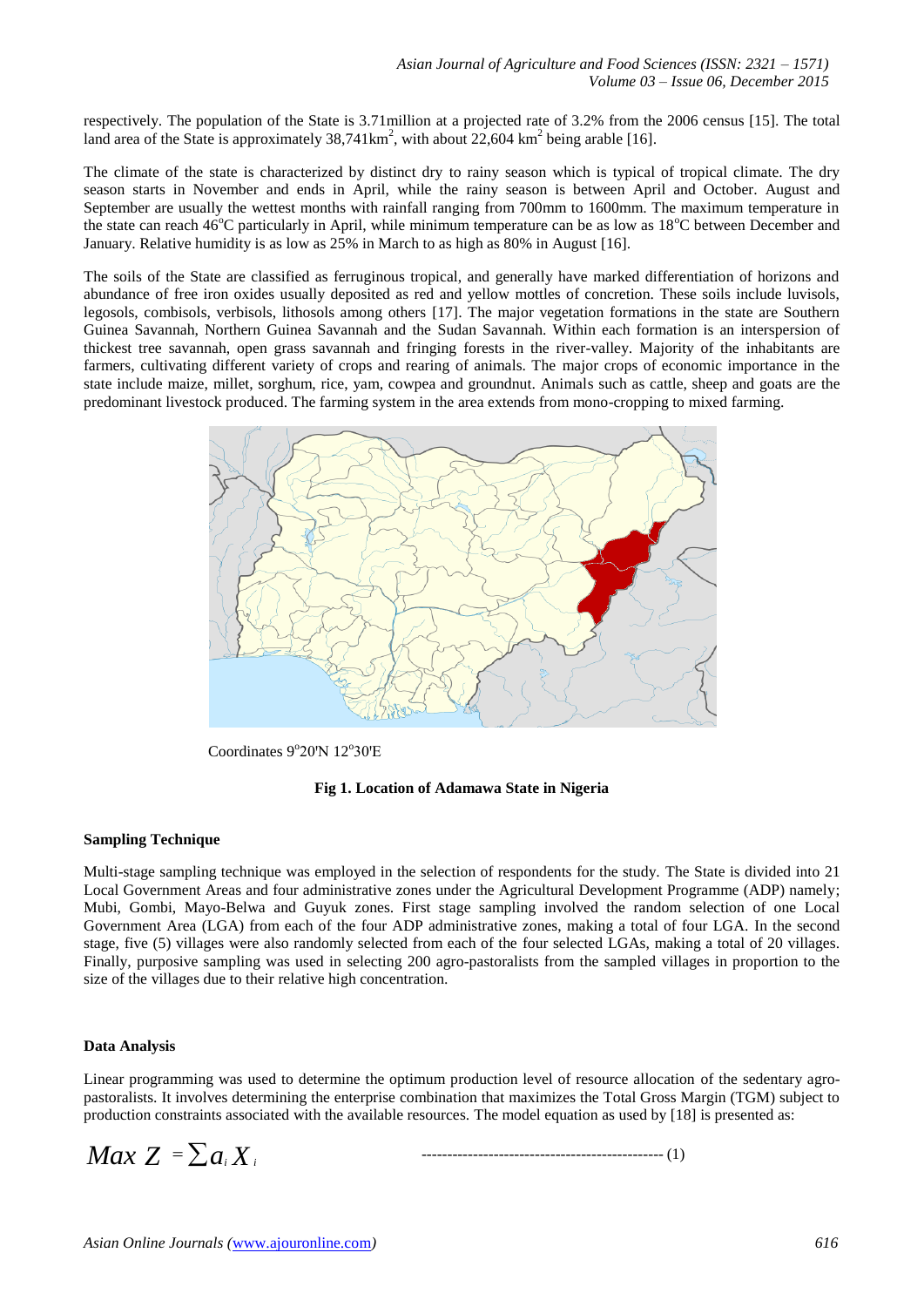Subject to: *b<sup>j</sup> X<sup>i</sup> G<sup>j</sup>* ----------------------------------------------- (2)

and X<sup>i</sup> ≥ 0 ----------------------------------------------- (3)

Where  $Z = \text{Total Gross Margin}$  to be maximized as the objective function

 $a_i$  = Gross Margin of the i<sup>th</sup> enterprise

 $b_{ii}$  = Input-output coefficients or the quantity of a resource i required to produce a unit of

an activity

 $G_i$  = Available resources for the j<sup>th</sup> activity

 $X_i$  = Decision variables to be maximized which are the different activities or enterprises

The iteration was done using the linear programming module TOS (TORA Optimization System) Version 2.00 [19].

**Gross margin:** This was obtained as the difference between the enterprise' total revenue and the total variable cost. It is a short term measure of profitability under the assumption that fixed cost component in production is negligible.

**Input coefficients**: The input coefficients for the livestock and crop enterprises were calculated on the basis of the actual quantities of different resources used for the particular livestock and crop enterprise.

**Resource constraints/restrictions in the model**: Six constraints were incorporated in the model. These were land(in hectares), inorganic fertilizer (in 50kg bags), seed (in kg), hired labour (in mandays), family labour (in mandays), crop residue (in naira) animal traction(bullock/day), other cost (replacement,bags,tranpost,vet service ) in naira.

**Enterprises/activities in the model:** Agro-pastoralist production enterprises were grouped into livestock and crop production enterprises. For each of the crop production activity, the unit of activity was measured on per hectare basis, while that of the livestock productoin was measured on tropical livestock unit (TLU). Ten crop production enterprises were identified and used for the analysis. The linear programming input matrix used for the optimization iteration in crop production enterprise is presented thus;

Maximize Total Gross Margin:  $55,297.55x_1 + 45,244.47x_2 + 42,200x_3 + 59,772.63x_4 + 31,150x_5$  $+ 42,225x_6 + 62,533.33x_7 + 39,960x_8 + 46,980x_9 + 55,116.67x_{10}$ Subject to Constraints:

Land(ha):  $2.49x_1 + 2.96x_2 + 1.0x_3 + 3.65x_4 + 2.00x_5 + 1.86x_6 + 2.15x_7 + 0.86x_8 + 1.19x_9 + 2.11x_{10} \le 15.38$ Seed(ha):  $3.04x_1 + 4.27x_2 + 7.8x_3 + 3.47x_4 + 3.9x_5 + 4.12x_6 + 3.82x_7 + 2.64x_8 + 5.30x_9 + 2.11x_{10} \le 6.15$ Fert (kg):  $1.79x_1 + 1.77x_2 + 2.5x_3 + 2.22x_4 + 2.5x_5 + 1.88x_6 + 2.34x_7 + 4.11x_8 + 2.56x_9 + 2.15x_{10} \le 38.33$ Family Labour:  $7.49x_1 + 7.93x_2 + 8.00x_3 + 7.91x_4 + 9.00x_5 + 8.32x_6 + 6.38x_7 + 11.24x_8 + 8.11x_9 + 7.02x_{10} \le 25.37$ Agro-Chemicals:  $0.46x_1 + 0.61x_2 + 0.38x_3 + 1.27x_4 + 1.11x_5 + 0.49x_6 + 0.32x_7 + 1.12x_8 + 0.96x_9 + 1.13x_{10} \le 4.42$ 

Two livestock production enterprises were identified and used for the analysis. The linear programming input matrix used for the optimization iteration in the livestock production enterprise is presented thus;

Maximize Total Gross Margin:  $238,240.73x_1 + 276,715.31x_2$ 

Subject to Constraints:

Farm land (TLU):  $1.42x_1 + 0.81x_2 \le 7.35$ Hired Labour:  $4.37x_1 + 5.34x_2 \le 12.27$ Family Labour:  $3.49x_1 + 2.93x_2 \le 22.83$ Animal traction:  $0.14x_1 + 0.33x_2 \le 2.42$ Crop Residue:  $0.20x_1 + 0.29x_2 \le 2.96$ Other cost:  $0.74x_1 + 0.24x_2 \le 1.44$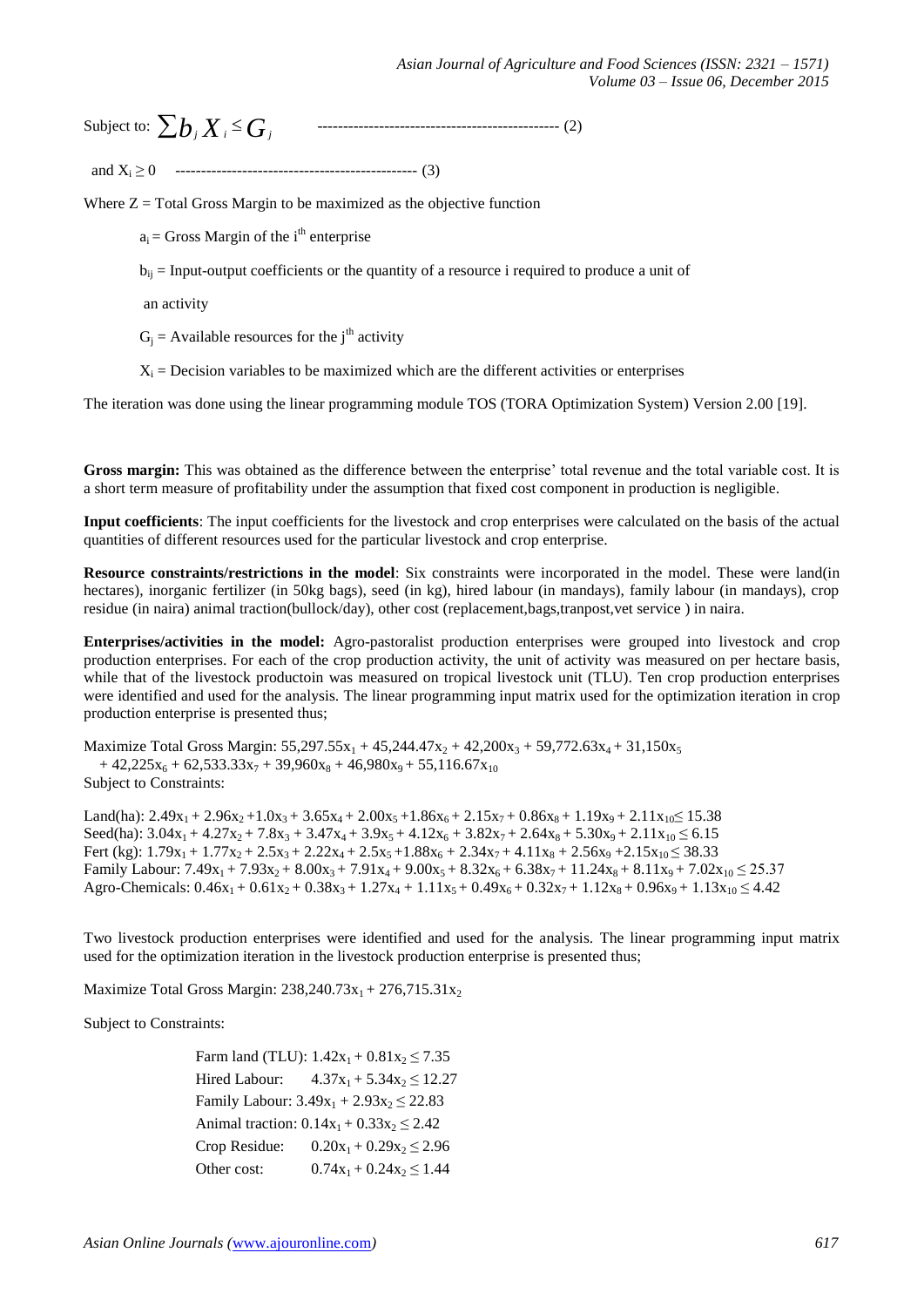## **3. RESULTS AND DISCUSSION**

## **Livestock Production Enterprise**

The study identified two livestock production enterprises, namely; cattle/sheep/goat and cattle/sheep/goat/poultry enterprises as shown in Table 1. It is evident in the two enterprises that cattle was the principal animal produced, and this may not be unconnected with its usefulness in agricultural production. It is also a good source of income to the farmers. The existing farm plan allocated 1.42 TLU per season to cattle/sheep/goat enterprise, while the optimal plan recommends 1.63 TLU per season indicating 14.79% increase from the existing plan. However, for cattle/sheep/goat/poultry enterprise, the existing farm plan allocated 0.81 TLU per season, while the optimal plan recommends 0.96 TLU per season indicating 18.52% increase from the existing plan. The value of the marginal opportunity cost (MOC) of zero indicates that the enterprises have completetly entered the programme; hence, no penalty on their adoption.

| Table 1: Distribution of Existing and Optimal Enterprise Production Plans of Agro-pastoralists in Livestock Production |  |
|------------------------------------------------------------------------------------------------------------------------|--|
| Enternation in Adamsus State                                                                                           |  |

| <b>Enterprise</b>         | <b>Existing</b><br>Plan<br>(TLU) | Optimal<br>Plan<br>(TLU) | Increase/<br><b>Decrease</b> | <b>Marginal</b><br>opportunity<br>cost (MOC)<br>$(\mathbb{N})$ | <b>Objective</b><br><b>Value</b><br><b>Contribution</b><br>(N) |
|---------------------------|----------------------------------|--------------------------|------------------------------|----------------------------------------------------------------|----------------------------------------------------------------|
| Cattle/sheep/goat         | 1.42                             | 1.63                     | 0.21<br>(14.79%)             | 0.00                                                           | 389,418.70                                                     |
| Cattle/sheep/goat/poultry | 0.81                             | 0.96                     | 0.15<br>(18.52%)             | 0.00                                                           | 265,676.44                                                     |

## **Source: Linear Programming Output**

The gross margin per season in naira for cattle/sheep/goat enterprise in the existing plan was  $\mathbb{R}238,240.73$ , while the maximized gross margin from the optimal plan was  $\frac{12389,418.70}{120,0}$  indicating 63.46% increase from the existing plan. However, cattle/sheep/goat/poultry enterprise had a gross margin per season in the existing plan of N4276,715.31, while that generated in the optimal plan was N265,676.44, indicating 4% reduction from the existing plan (Table 2). This indicates that cattle/sheep/goat/poultry enterprise is produced at the optimal level by the agro-pastoralists. It can therefore be inferred that cattle/sheep/goat enterprise has the potential for generating 63.46% increase in gross margin (profit level) per season given the current state of technology. The maximized TGM from livestock production enterprise obtained from the program was N655,095.14 per season.

**Table 2:** Distribution of the Existing and Optimal Gross Margin Plans of the Agro-pastoralists in Livestock Production Enterprise in Adamawa State

| <b>Enterprise</b>         | <b>Existing gross</b><br>margin $(N)$ | <b>Optimal gross</b><br>margin $(N)$ | Increase/<br><b>Decrease</b> | <b>Percentage</b> |
|---------------------------|---------------------------------------|--------------------------------------|------------------------------|-------------------|
| Cattle/sheep/goat         | 238,240.73                            | 389,418.70                           | 151,177.97                   | 63.46             |
| Cattle/sheep/goat/poultry | 276.715.31                            | 265,676.44                           | $-11.038.87$                 | $-3.99$           |

Source: Linear Programming Output

On the resource utilization pattern in livestock production enterprise, the linear programming output shows that only two of the six resource constraints (inputs) used in the model were binding constraints, hence were fully utilized in arriving at the optimal solution (Table 3). These inputs were hired labour  $(X_2)$  and other costs (replacement, veterinary services, maintenance, depreciation, empty bags and tranportation)  $(X_6)$ . Their shadow prices indicate the amount by which the objective function will increase if these constraints are increased by one unit. That is, TGM will increase by N50,844.55 and  $\yen$ 21,689.26 for a 1-manday increase in hired labour and  $1\yen$  increase in other costs respectively per season.

The non-fully utilized resources include farm land  $(X_1)$ , family labour  $(X_3)$ , animal traction  $(X_4)$  and crop residue  $(X_5)$ , indicating that these resources were inefficiently utilized by agro-pastoralists in livestock production. Free or open grazing was mainly used by the agro-pastoralists as against the use of crop residue in feeding, and this is attributed to their low level of education as they rely mostly on traditional methods of production.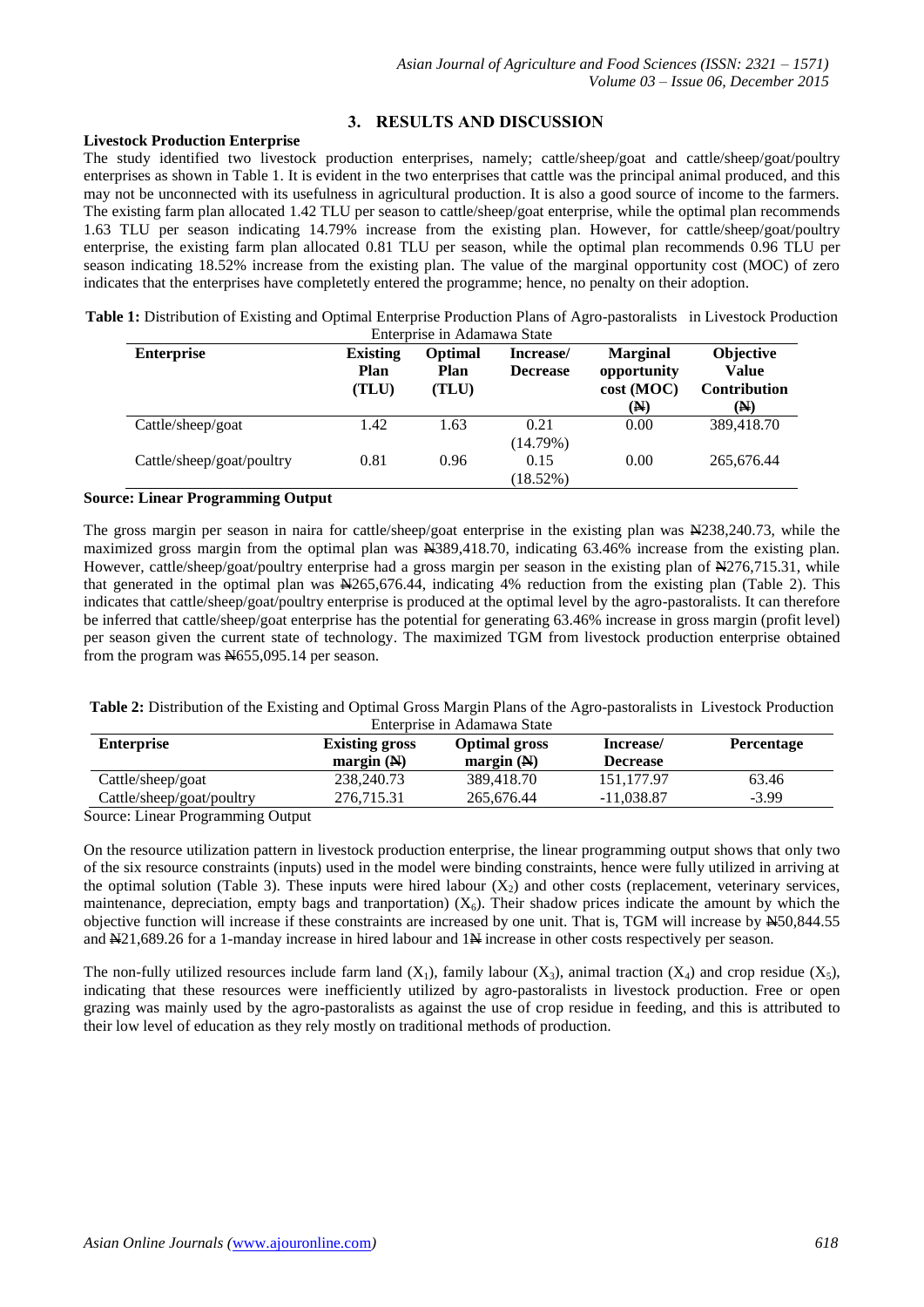*Asian Journal of Agriculture and Food Sciences (ISSN: 2321 – 1571) Volume 03 – Issue 06, December 2015*

| Use Status         | Slack     | Shadow Price (N) |
|--------------------|-----------|------------------|
| Not fully utilized | $4.25 -$  | 0.00             |
| Fully utilized     | 0.00      | 50,844.55        |
| Not fully utilized | $14.31 -$ | 0.00             |
| Not fully utilized | $1.87 -$  | 0.00             |
| Not fully utilized | $2.35-$   | 0.00             |
| Fully utilized     | 0.00      | 21,689.26        |
|                    |           |                  |

**Table 3:** Resource Allocation and use Pattern by Agro-Pastoralists in Livestock Production Enterprise in Adamawa state

**Source:** Linear Programming Output

## **Crop Production Enterprise**

The study identified ten crop production enterprises as shown in Table 4. It is evident from the various crop combinations that maize is the principal crop. This is attributed to the fact that maize is the staple food of many households in the area. The optimal farm plan generated from the linear programming output revealed that only two of the ten crop enterprises entered the programme. They include; maize/sorghum  $(X_1)$  and maize/sorghum/rice/cowpea  $(X_7)$  enterprises. For maize/sorghum enterprise, the optimal farm plan recommended 1.57 hectares as against the existing farm plan of 2.49 hectares to maximize enterprise gross margin, indicating 36.95% decrease from the existing farm plan. Consequently, for maize/sorghum/rice/cowpea  $(X_7)$  enterprise, the the optimal plan recommended 2.13 hectares as against the existing farm plan of 2.15 hectares, indicating 0.93% decrease from the existing farm plan. This indicates that higher gross margin per hectare will be obtained by a reduction in area under current production.The maximized gross margin per hectare obtained from the program was N220,194.92

The non-basic activities are the other eight (8) cropping enterprsises which erstwhile did not enter the program. Their marginal opportunity cost (MOC) signifies how much the programme value (maximized total gross margin) will decrease if any of them is forced into the program. That is, when one hectare of the non-basic activities is forced into the plan, the optimal cost of production will increase by the value equal to the MOC. In this case, maize/sorghum/millet  $(X_3)$  and maize/millet/cowpea  $(X_5)$  enterprises have the greatest penalty for adoption with MOC values of  $\frac{N}{3}$ ,957.53 and  $\triangle 38,394.66$  per hectare respectively. On the other hand, maize/sorghum/rice (X<sub>4</sub>) and maize/sorghum/rice/millet/cowpea  $(X_{10})$  enterprises had the least penalty for adoption with MOC values of  $\text{N1},880.26$  and  $\text{N6},627.09$  per hectare respectively.

| Table 4: Distribution of Existing and Optimal Production Plans of the Agro-pastoralists in Crop Production Enterprise in |               |  |  |
|--------------------------------------------------------------------------------------------------------------------------|---------------|--|--|
|                                                                                                                          | Adamawa State |  |  |

| Crop production enterprise                  | <b>Existing</b><br>plan (ha) | Optimal<br>plan (ha) | $MOC($ $\rightarrow$ $\rightarrow$ | Objective<br>value<br>contribution |
|---------------------------------------------|------------------------------|----------------------|------------------------------------|------------------------------------|
| Maize/sorghum $(X_1)$                       | 2.49                         | 1.57                 | 0.00                               | 86,899.58                          |
| Maize/sorghum/cowpea $(X_2)$                | $\overline{\phantom{a}}$     | 0.00                 | 26,486.29                          | 0.00                               |
| Maize/sorghum/millet $(X_3)$                |                              | 0.00                 | 73,957.53                          | 0.00                               |
| Maize/sorghum/rice $(X_4)$                  |                              | 0.00                 | 1,880.26                           | 0.00                               |
| Maize/millet/cowpea $(X_5)$                 |                              | 0.00                 | 38,394.66                          | 0.00                               |
| Maize/rice/cowpea $(X_6)$                   |                              | 0.00                 | 28,519.10                          | 0.00                               |
| Maize/sorghum/rice/cowpea $(X_7)$           | 2.15                         | 2.13                 | 0.00                               | 133,295.34                         |
| Maize/sorghum/millet/cowpea $(X_8)$         |                              | 0.00                 | 18,920.97                          | 0.00                               |
| Maize/sorghum/rice/millet $(X_9)$           |                              | 0.00                 | 38,079.75                          | 0.00                               |
| Maize/sorghum/rice/millet/cowpea $(X_{10})$ |                              | 0.00                 | 6.627.09                           | 0.00                               |

Source: Linear Programming Output

The gross margin per hectare from the existing maize/sorghum  $(X_1)$  enterprise was  $N$ 55,297.55, while that obtained from the optimal plan was N86,899.58, indicating 57.15% increase from the existing plan. Furthermore, for maize/sorghum/rice/cowpea enterprise, the gross margin per hectare from the existing farm plan was N62,533.33 while that from the optimal plan was N133,295.34 indicting 113.16% increase from the existing plan (Table 5). The maximized TGM from crop production enterprise obtained from the program was N220,194.92 per hectare. This is an indication that more profit can be realised from crop production enterprise through efficient utilization of inputs given the existing technology.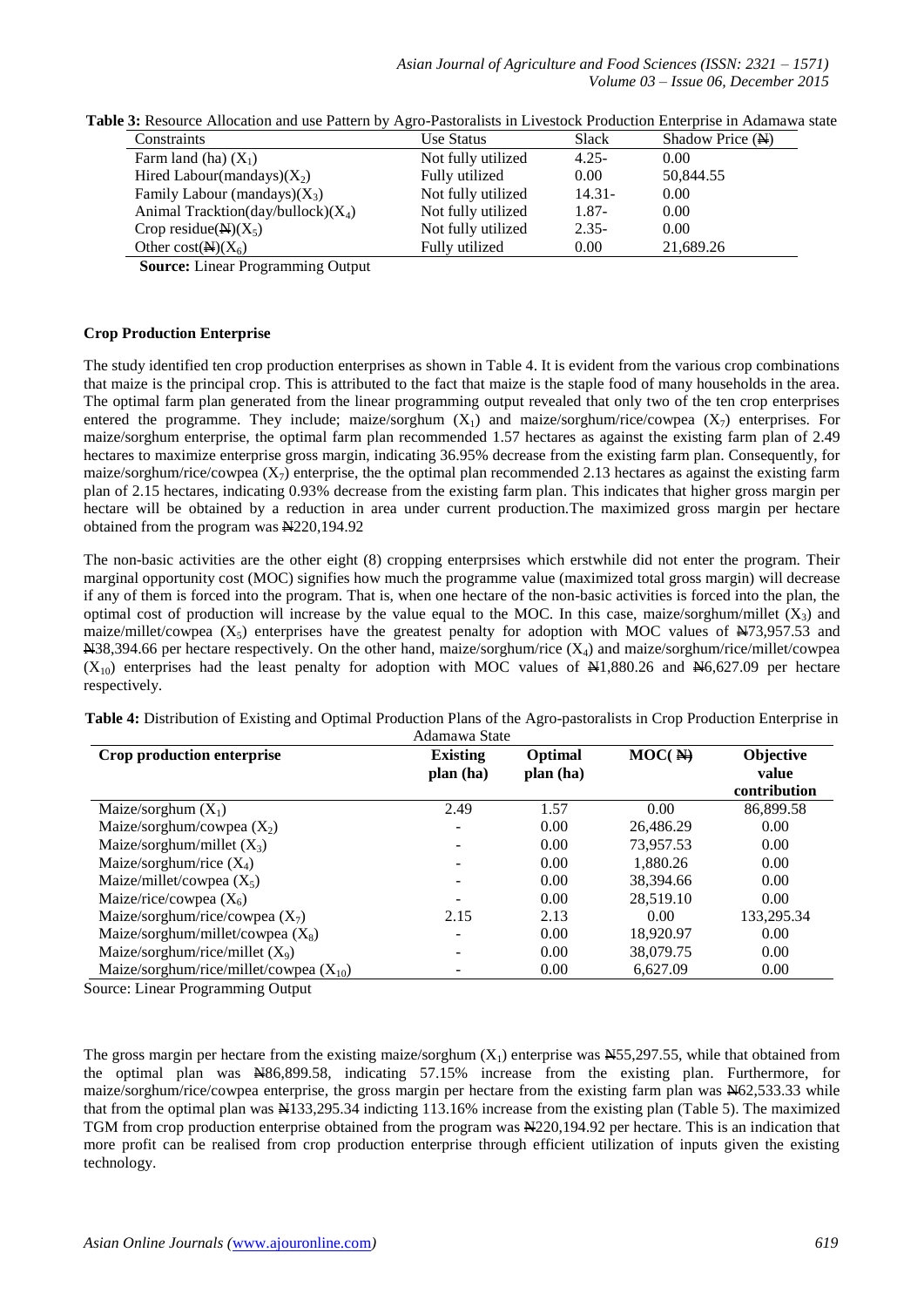| Table 5: Distribution of Existing and Optimal Gross Margin Plans of the Agro-pastoralists in Crop Production Enterprise |  |
|-------------------------------------------------------------------------------------------------------------------------|--|
| in Adamawa State                                                                                                        |  |

| <b>Enterprise</b>                 | <b>Existing Plan</b> | <b>Optimal Plan</b> | Increase/<br>decrease | <b>Percentage</b> |
|-----------------------------------|----------------------|---------------------|-----------------------|-------------------|
| Maize/sorghum $(X_1)$             | 55,297.55            | 86,899.58           | 31,602.03             | 57.15             |
| Maize/sorghum/rice/cowpea $(X_7)$ | 62,533.33            | 133,295.34          | 70,762.01             | 113.16            |

Source: Linear Programming Output

The result of the resource utilization pattern revealed that only two of the five resource constraints (inputs) used in the model were fully utilized in arriving at the optimal solution (Table 6). The inputs were seed  $(X_2)$  and family labour  $(X_4)$ . Their shadow prices indicate the amount by which the objective function will increase if these constraints are increased by one unit. That is TGM will increase by N12,540.01 and N2,293.18 for a 1kg increase in the quantity of seeds used and 1-manday increase in amount of family labour respectively in production. On the other hand, the non-fully utilized resources include farm size  $(X_1)$ , inorganic fertilizers  $(X_3)$  and agro-chemicals  $(X_5)$ , indicating that these resources were either over-utilized or under-utilized by the agro-pastoralists in crop production in the state.

**Table 6:** Resource Allocation and use Pattern of the Agro-pastoralists in Crop Production Enterprise in Adamawa State

| Constraints                   | Use Status         | <b>Slack</b> | Shadow Price (N) |
|-------------------------------|--------------------|--------------|------------------|
| Farm size $(X_1)$             | Not fully utilized | 19.96        | 0.00             |
| Seed $(X_2)$                  | Fully utilized     | 0.000        | 12,540.01        |
| Inorganic fertilizers $(X_3)$ | Not fully utilized | 30.53        | 0.00             |
| Family labour $(X_4)$         | Fully utilized     | 0.00         | 2.293.18         |
| Agro-chemicals $(X_5)$        | Not fully utilized | 5.18         | 0.00             |

Source: Linear Programming Output

## **4. CONCLUSION**

Agro-pastoralism, is the dominant agricultural system practiced by sedentary agro-pastoralists in Adamawa state. Two types of livestock production enterprises and ten types of crop production enterprises were identified in the study. Resource-poor farmers engaged in this type of agriculture as a source of livelihood and also to minimize shocks associated with biophysical and socio-economic risk inherent in agricultural production. In both the livestock and crop production enterprise, it was found that many resource inputs were not efficiently utilized; hence, farmers were operating below the optimum level as indicated by the wide differential between the existing and optimal farm plans. There is a scope for increasing farmers' profit margin in the short- run through efficient utilization of existing inputs given the current state of technology.

## **5. RECOMMENDATIONS**

i). Agro-pastoralists should diversify their sources of livelihood by engaging in other income generating activities. This will improve their income level and also uplift their living standards.

ii). Agro-pastoralists education on modern methods of production should be encouraged by both government and nongovernmental agencies. This will improve their farm management skills and increase their efficiency in agricultural production.

iii). The government at all levels should make agricultural inputs readily availabile and affordable especially improved seeds, as this will boost their level of production.

## **6. REFERENCES**

1. Okike I. Transregional Analysis of Crop- Livestock Systems: Understudy Intensification and Evolution across three Continents: The case of West Africa. A consultant report submitted to IITA Ibadan, Nigeria and ILRI Nairobio, Kenya. 2002